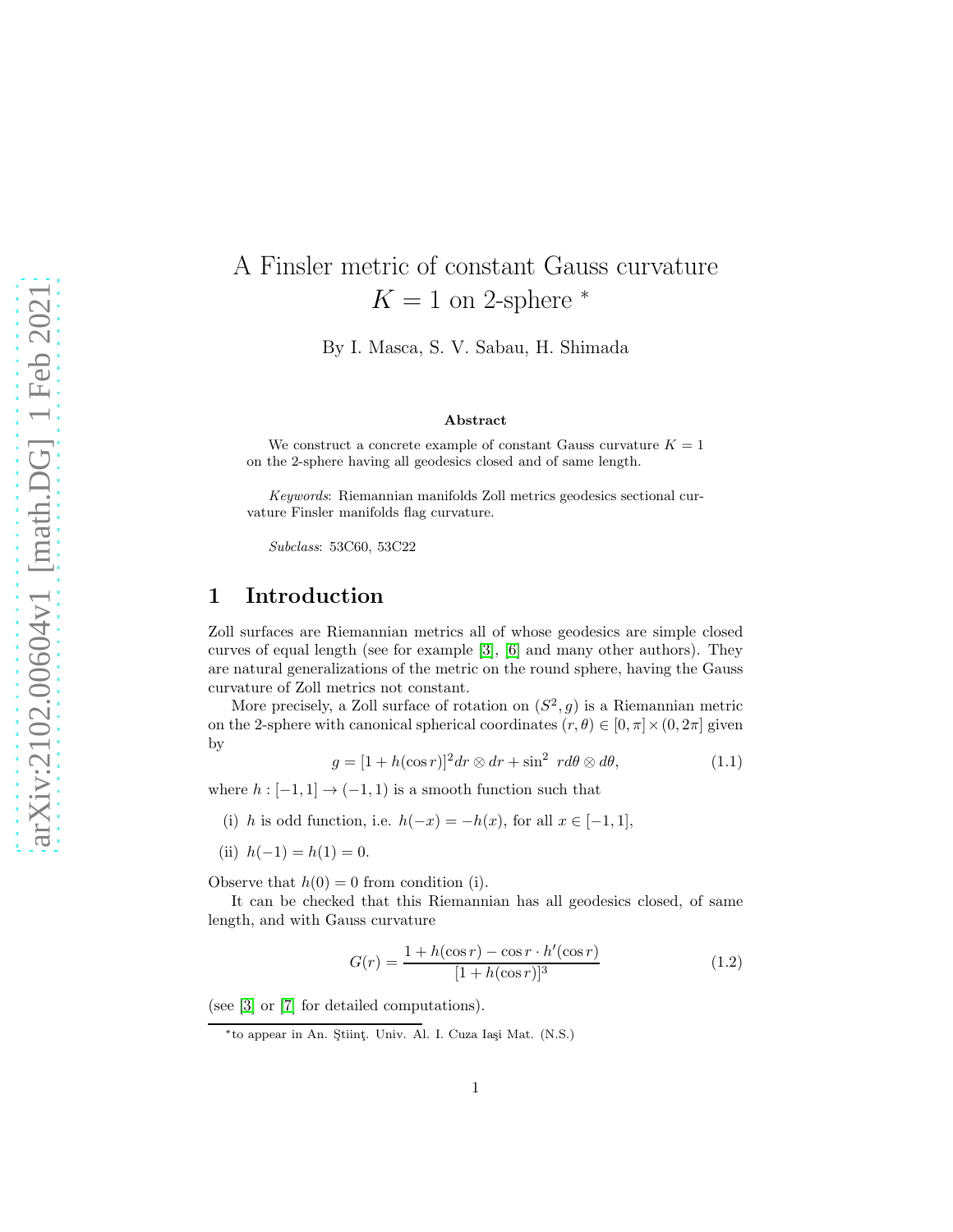Zoll metrics have many remarkable geometrical properties (see [\[3\]](#page-13-0)). We recall here only that the manifold of oriented geodesics, say  $M$ , of a Zoll surface  $(S^2, g)$  is a smooth manifold diffeomorphic to  $S^2$ .

One problem to ask is what kind of natural geometrical structures are carried by the manifold of geodesics M of a Zoll surface  $(S^2, g)$ ?

Some of the answers are already known:

- (i)  $M \simeq S^2$  can be endowed with a symplectic structure, or it can be regarded as a Riemannian manifold with an averaged Riemannian metric (see [\[3\]](#page-13-0)) for details).
- (ii) M also carries a Finsler structure of constant Gauss curvature  $K = 1$  (see [\[4\]](#page-13-3), [\[7\]](#page-13-2) for details).

The existance of a such Finsler structure on the manifold of geodesics was shown for the fist time by Bryant in [\[4\]](#page-13-3) by using exterior differential systems. He also constructed a Finsler metric of constant Gauss curvature  $K = 1$  on  $S^2$ with the supplementary condition of projectively flatness by using an approach borrowed from algebraic geometry. However, this metrics (called today Bryant metrics) do not come from Zoll metrics (as pointed out by Bryant himself in [\[4\]](#page-13-3), p. 254, bottom).

The concrete construction of the Finsler surfaces of constant Gauss curvature  $K = 1$  on  $S<sup>2</sup>$  using positively curved Zoll metrics, was studied very recently in [\[7\]](#page-13-2), where one can find a lot of information about these Finsler metrics on  $S^2$ as well as the parametric equation of the indicatrix. However the concrete form of the fundamental function  $F$  was not yet explicitely obtained.

Without being trivial, observe that the Zoll metrics constructed using the following polynomial function:

<span id="page-1-0"></span>
$$
h(x) = \begin{cases} \varepsilon x(1-x^2), & 0 < \varepsilon < \frac{1}{2} \\ x(1-x^2)^n, & n > 1 \end{cases}
$$
 (1.3)

has the property  $G(x) > 0$ , for  $x \in [-1, 1]$ , hence each of these functions induces a  $K = 1$  Finsler metric on the manifold of geodesics M.

The aim of the present paper is to find the explicit form of the fundamental function F of such a Finsler metric in the simplest case of

<span id="page-1-1"></span>
$$
h: [-1,1] \to \mathbb{R}, \qquad h(x) = \varepsilon x (1 - x^2), \qquad 0 < \varepsilon < \frac{1}{2}.\tag{1.4}
$$

We will study the solutions of this equation, find the precise positive real solution that corresponds to the Finsler metric and write it explicitely in a formula with radicals.

It will be seen that this Finsler metric is actually an  $(\alpha, \beta)$ -metric, albeit a quite complicated one.

This Finsler metric, even quite complicated when explicitely written in coordinates has some remarkable properties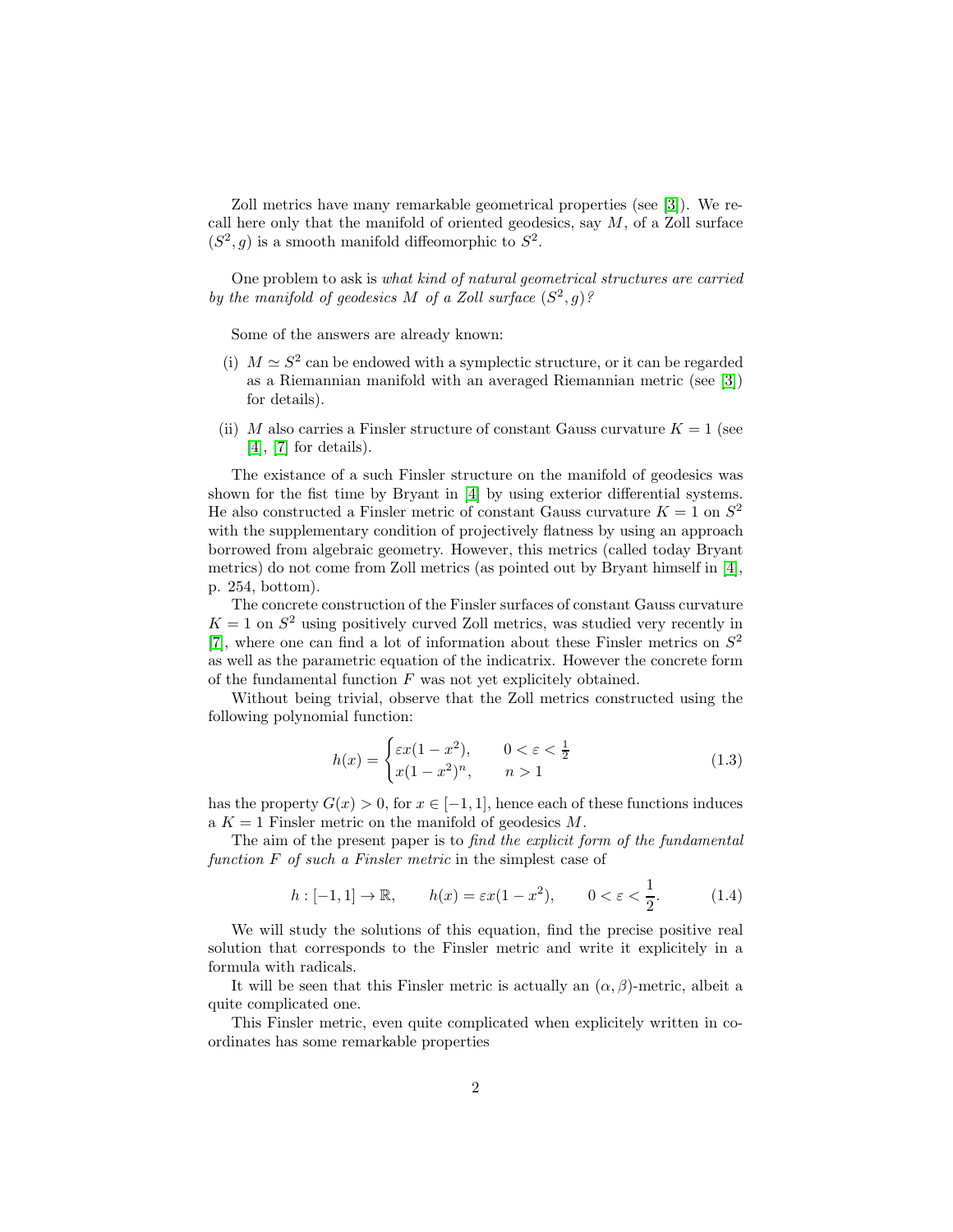- (i) it is of constant Gauss curvature  $K = 1$  on  $S^2$ ,
- (ii) it has all geodesics closed and of same length,
- (iii) it is a Finsler surface of revolution, i.e. it is rotationally invariant,
- (iv) the unit speed geodesics of this Finsler structure, emanating from the some point  $p \in M$  intersect at the same distance from p in the some point, i.e. the cut locus of a point  $p \in M$  is a point.

In the Riemannian case, a metric with these properties is unique and it must be the canonical metric of the round sphere, but in the Finsler case, we have a family of such Finsler metrics, each of them corresponding to an odd function  $h: [-1,1] \to (-1,1)$  with some supplementary properties such as  $G(r) > 0$ . We single out one such Finsler metric in the present paper.

We point out that in the case of the function  $(1.3)$  with  $n = 2$ , the implicit indicatrix equation is an 8-th order algebraic equation in F. The famous Abel-Ruffini theorem says that there is no solution in radicals to a general equation of degree 5 or higther, with arbitrary coefficients, hence a similar approch with the present paper is impossible. New algebraic and analytical notices are needed and we will leave this case for the future research.

#### 2 The settings and notations

Let us start with the odd function  $h$  in  $(1.4)$ , and observe that the Gauss curvature of the corresponding Zoll metric  $g$  on  $S^2$  is

<span id="page-2-1"></span>
$$
G(x) = -\frac{2\varepsilon x^3 + 1}{(\varepsilon x^3 - \varepsilon - 1)^3},\tag{2.1}
$$

that is obviously positive on [-1, 1], for  $0 < \varepsilon < \frac{1}{2}$ .

Moreover, let us recall the following essential result from [\[7\]](#page-13-2).

**Theorem 2.1** The parametric equations of the indicatrix of the corresponding Finsler metric of constant flag curvature  $K = 1$  are

<span id="page-2-0"></span>
$$
v_1(r) = \pm \frac{1}{\cos R} \cdot \sqrt{\sin^2 r - c^2}
$$
  
\n
$$
v_2(r) = \frac{1 + h(\cos r)}{\cos r}
$$
  
\n
$$
- \sqrt{\sin^2 r - c^2} \int_{r_c}^r \frac{\sin s}{\cos^2 s} \left[ 1 - \frac{\cos s \cdot h'(\cos s)}{1 + h(\cos s)} \right] \left[ \frac{1 + h(\cos s)}{\sqrt{\sin^2 s - c^2}} \right] ds.
$$
\n(2.2)

Observe that the sign of  $v_2$  is different from [\[7\]](#page-13-2), but this makes no difference for our research. We will compute now the algebraic equation for the Finsler metric  $F$ . This result follows from a more general result in [\[7\]](#page-13-2), but we compute it here directly for the sake of completeness.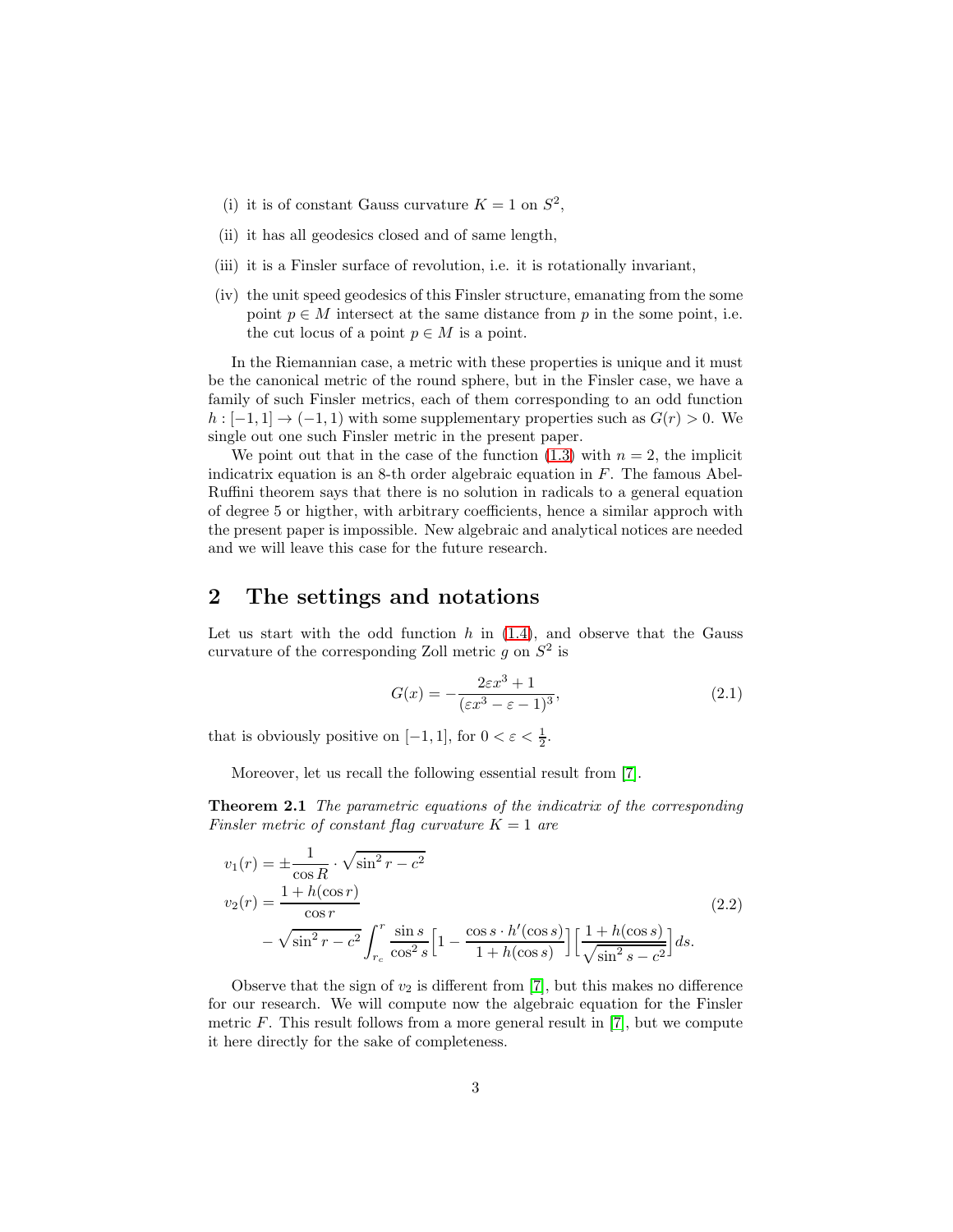Let us start by remarking that, by using the function  $h$  in  $(1.4)$ , and some elementary straightforward computations, the second equation in [\(2.2\)](#page-2-0) reads

$$
v_2 = \frac{1 + \varepsilon \sin^2 r \cos r}{\cos r} \left[ \frac{\sin^2 r - c^2}{\cos^2 R \cos r} + 2\varepsilon (\sin^2 r - c^2) \right]
$$
  
= 
$$
\frac{\cos r}{\cos^2 R} - \varepsilon (\sin^2 r - c^2) + \varepsilon c^2,
$$
 (2.3)

where  $c = \sin R$ . This leads to

$$
\frac{\cos r}{\cos^2 R} = v_2 + \varepsilon (\sin^2 r - c^2) - \varepsilon c^2,
$$
\n(2.4)

and from here, it follows that for this choice of  $h$ , the implicit equation of the indicatrix curve of  $F$  is

$$
\frac{1 - v_1^2}{\cos^2 R} = (v_2 + \varepsilon v_1^2 \cos^2 R - \varepsilon c^2)^2,
$$
\n(2.5)

where  $(R, \theta) \in \left[-\frac{\pi}{2}, \frac{\pi}{2}\right] \times [0, 2\pi)$  are the coordinates on the manifold of geodesics  $M \simeq S^2$ ,  $(v_1, v_2)$  in the coordinates of the fiber  $T_{(R,\theta)}M$ , and  $c = \sin R$ .

In order to obtain the algebraic equation for the fundamental function of this Finsler space F, we simply substitute  $v_i$  by  $\frac{v_i}{F}$ ,  $i \in \{1, 2\}$ , since the indicatrix equation is given by  $F = 1$ . It follows

$$
\frac{F^2 - v_1^2}{\cos^2 R} = \frac{(\varepsilon c^2 F^2 - \varepsilon v_1^2 \cos^2 R - F v_2)^2}{F^2},\tag{2.6}
$$

and after some computations, and the use of  $c = \sin R$ , we put this algebraic equation in the canonical form

<span id="page-3-0"></span>
$$
AF^4 + BF^3 + CF^2 + DF + E = 0,
$$
\n(2.7)

<span id="page-3-1"></span>where

$$
A := 1 - \varepsilon^2 (1 - c^2) c^4
$$
  
\n
$$
B := 2\varepsilon c^2 (1 - c^2) v_2
$$
  
\n
$$
C := (2c^6 \varepsilon^2 - 4c^4 \varepsilon^2 + 2c^2 \varepsilon^2 - 1) v_1^2 - (1 - c^2) v_2^2
$$
  
\n
$$
D := -2\varepsilon (1 - c^2)^2 v_1^2 v_2
$$
  
\n
$$
E := -\varepsilon^2 v_1^4 (1 - c^2)^3.
$$
\n(2.8)

We need to find a real positive solution of this 4-th order algebraic equation. Obviously, by using the substitution  $c = \sin R$ , there formulas can be written in terms of the coordinate  $R$ , but we do not need the explicit form for these.

A glance at the coefficients of the equation [\(2.7\)](#page-3-0) gives the following.

**Lemma 2.2** For any 
$$
\varepsilon \in (0, \frac{1}{2})
$$
, the coefficients A, C, E of (2.7) satisfy  
 $A > 0$ ,  $C < 0$ ,  $E < 0$ . (2.9)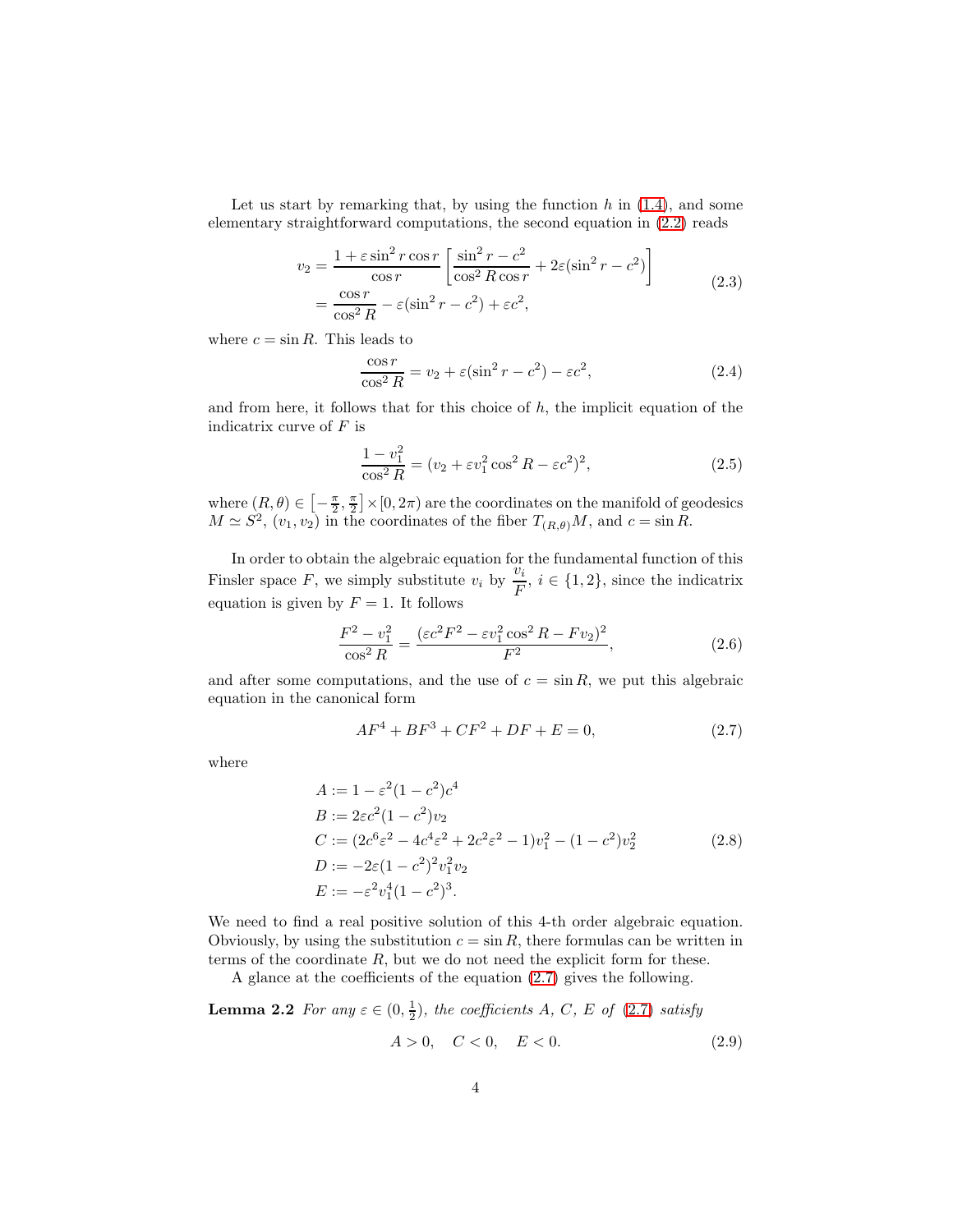If we think the equation  $(2.7)$  as defininig a Minkowski type metric in each tangent plane  $T_{(R,\Theta)}M$ , then it is clear that its coefficients are constants and hence we can consider the function  $f : \mathbb{R} \longrightarrow \mathbb{R}$ ,  $f(x) = Ax^4 + Bx^3 + Cx^2 +$  $Dx + E$ . Observe that

- 1.  $f(0) = E < 0$ , and
- 2.  $\lim_{x\to\pm\infty}f(x)=+\infty$ .

Since  $f$  is a smooth (hence continuous) function, we obtain

Proposition 2.3 The algebraic equation  $(2.7)$  has at least two real solutions, one non-positive and one non-negative.

Taking into account now the Vieta's formulae for [\(2.7\)](#page-3-0), that is

<span id="page-4-2"></span>
$$
F_1 F_2 F_3 F_4 = \frac{E}{A} < 0,\tag{2.10}
$$

it results that there are only two situations possible:

- 1. there are two real solutions of opposite signs  $(+, -)$ , and two complex conjugate solutions, or
- 2. all four solutions are real, having the signs  $(+ - -)$  or  $(+ + + -)$ .

#### 3 The solution

Let us recall that there are several equivalent methods available to solve 4 th order algebraic equation, like Ferrari's method, Galois' method and maybe others.

We will work in the following with the Galois' method (see [\[5\]](#page-13-4) for a very simple exposition). It is well-known that over  $\mathbb{C}$ , the algebraic equation  $(2.7)$ has four solutions  $F_k$ ,  $k \in \{1, 2, 3, 4\}.$ 

We start by making the substitution

<span id="page-4-1"></span>
$$
F = X - \frac{B}{4A},\tag{3.1}
$$

such that the equation [\(2.7\)](#page-3-0) reduces to

<span id="page-4-0"></span>
$$
X^4 + \alpha X^2 + \beta X + \gamma = 0,\tag{3.2}
$$

where  $\alpha$ ,  $\beta$ ,  $\gamma$  are some constants that can be written in terms of the initial coefficients of [\(2.7\)](#page-3-0), but we don't need their explicit form.

This is called the reduced quartic polynomial equation. It is clear that over C, this equation must have four solutions.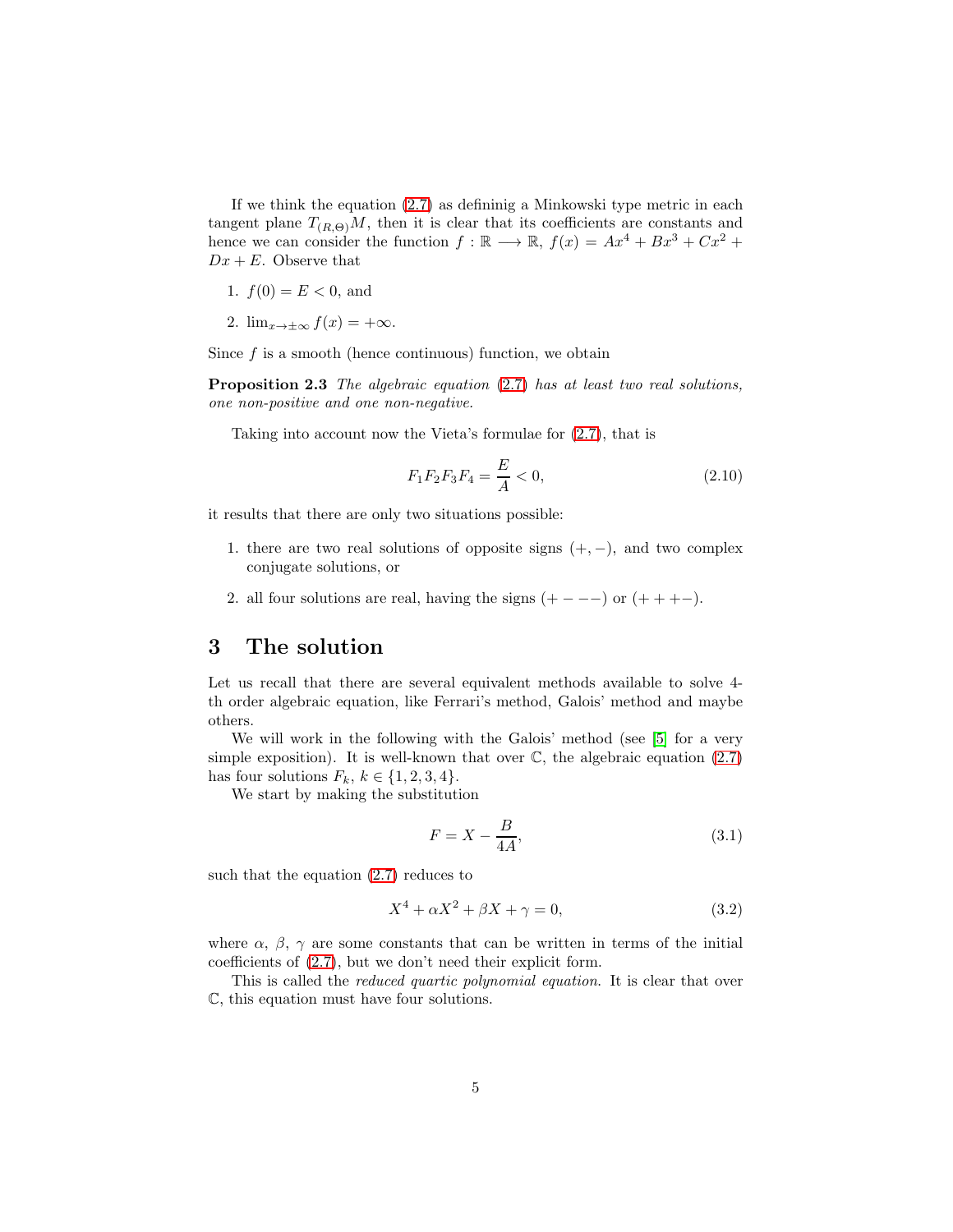**Remark 3.1** We mention that some more computation shows that the coefficients of the reduced equation [\(3.2\)](#page-4-0) are polynomials in the fiber coordinates  $(v_1, v_2)$  with the coefficients depending only on R, that is constants in a tangent plane  $T_{(R,\Theta)}M$ . More precisely, we get

$$
\alpha = \alpha_1 v_1^2 + \alpha_2 v_2^2
$$
  
\n
$$
\beta = \beta_{12} v_1^2 v_2 + \beta_2 v_2^3
$$
  
\n
$$
\gamma = \gamma_1 v_1^4 + \gamma_2 v_2^4 + \gamma_{12} v_1^2 v_2^2.
$$
\n(3.3)

<span id="page-5-2"></span>Let us define the following expressions

$$
z_1 := (X_1 + X_2)(X_3 + X_4)
$$
  
\n
$$
z_2 := (X_1 + X_3)(X_2 + X_4)
$$
  
\n
$$
z_3 := (X_1 + X_4)(X_2 + X_3),
$$
\n(3.4)

where  $X_k, k \in \{1, 2, 3, 4\}$ , are the solutions (some of them might be complex) of the quartic equation [\(3.2\)](#page-4-0), and let us consider the cubic equation having these expressions as solutions, that is

$$
(z-z1)(z-z2)(z-z3) = 0.
$$
 (3.5)

Some computation shows this can be written as

<span id="page-5-0"></span>
$$
z^{3} - 2\alpha z^{2} + (\alpha^{2} - 4\gamma)z + \beta^{2} = 0,
$$
\n(3.6)

where  $\alpha$ ,  $\beta$ ,  $\gamma$  are the coefficients of [\(3.2\)](#page-4-0).

This equation is called the resolvent equation of the equation [\(3.2\)](#page-4-0).

Applying Cardano's formulas (see [\[5\]](#page-13-4)) for the resolvent equation [\(3.6\)](#page-5-0), we get the solutions

$$
z_1 = P + Q + \frac{2\alpha}{3}
$$
\n
$$
z_2 = \omega P + \omega^2 Q + \frac{2\alpha}{3} = -\frac{1}{2} \left( P + Q - \frac{4\alpha}{3} \right) + \frac{i\sqrt{3}}{2} (P - Q)
$$
\n
$$
z_3 = \omega^2 P + \omega Q + \frac{2\alpha}{3} = -\frac{1}{2} \left( P + Q - \frac{4\alpha}{3} \right) - \frac{i\sqrt{3}}{2} (P - Q).
$$
\n(3.7)

Here,  $\omega$  is the cubic root of the unity, and

<span id="page-5-1"></span>
$$
P = \sqrt[3]{\mathcal{A}_{(6)} + \sqrt{\mathcal{B}_{(12)}},}
$$
  
\n
$$
Q = \sqrt[3]{\mathcal{A}_{(6)} - \sqrt{\mathcal{B}_{(12)}},}
$$
\n(3.8)

where  $\mathcal{A}_{(6)}$  and  $\mathcal{B}_{(12)}$  are some homogeneous polynomials of orders 6 and 12 in the fiber coordinates  $(v_1, v_2)$ , respectively.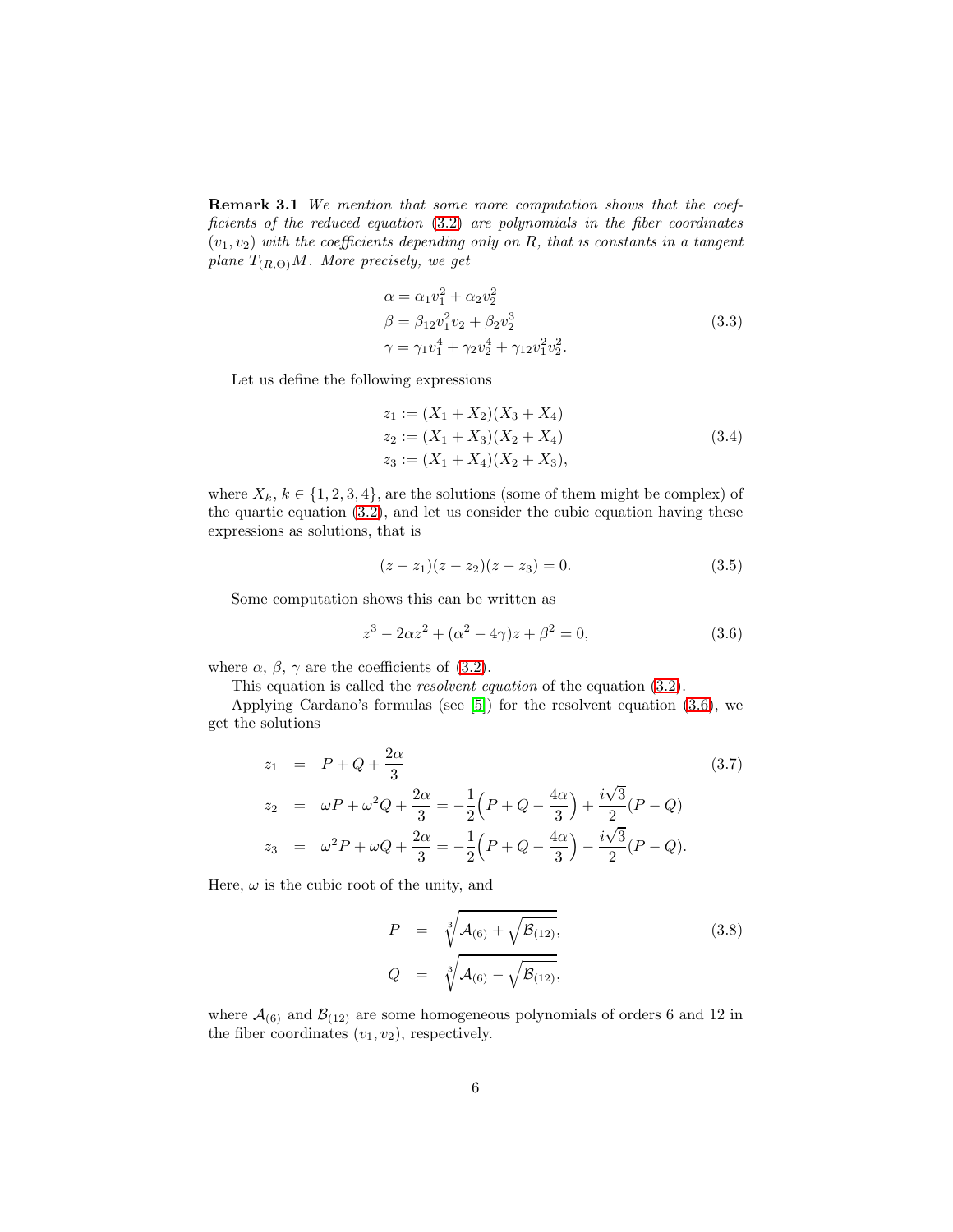The resolvent is used in the following way to obtain the solutions of the original quartic equation.

 $\sqrt{ }$ 

ſ

 $\begin{cases} \end{cases}$ 

 $\sqrt{ }$ 

If we consider

$$
0 = (X_1 + X_2) + (X_3 + X_4) \quad \text{and} \quad z_1 = (X_1 + X_2)(X_3 + X_4) \tag{3.9}
$$

it follows

$$
X_1 + X_2 = \sqrt{-z_1}
$$
  
\n
$$
X_3 + X_4 = -\sqrt{-z_1}.
$$
\n(3.10)

Similarly we get

$$
X_1 + X_3 = \sqrt{-z_2}
$$
  
\n
$$
X_2 + X_4 = -\sqrt{-z_2},
$$
\n(3.11)

and

$$
X_1 + X_4 = \sqrt{-z_3}
$$
  
\n
$$
X_2 + X_3 = -\sqrt{-z_3}.
$$
\n(3.12)

By putting all these equations together, we obtain a linear system of six equations with four unknown that can be studied by elementary means. Indeed, the coefficients matrix is  $\overline{a}$  $\ddot{\phantom{a}}$ 

$$
\begin{pmatrix}\n1 & 1 & 0 & 0 \\
0 & 0 & 1 & 1 \\
1 & 0 & 1 & 0 \\
0 & 1 & 0 & 1 \\
1 & 0 & 0 & 1 \\
0 & 1 & 1 & 0\n\end{pmatrix}
$$
\n(3.13)

and its rank is clearly 4. It is elementary to see that the solutions can be obtained by solving the linear system

$$
\begin{pmatrix}\n1 & 1 & 0 & 0 \\
1 & 0 & 1 & 0 \\
1 & 0 & 0 & 1 \\
0 & 1 & 1 & 0\n\end{pmatrix}\n\begin{pmatrix}\nX_1 \\
X_2 \\
X_3 \\
X_4\n\end{pmatrix} = \begin{pmatrix}\n\sqrt{-z_1} \\
\sqrt{-z_2} \\
\sqrt{-z_3} \\
-\sqrt{-z_3}\n\end{pmatrix}.
$$
\n(3.14)

The solution of this system reads

$$
X_1 = \frac{1}{2} \left[ \sqrt{-z_1} + \sqrt{-z_2} + \sqrt{-z_3} \right]
$$
  
\n
$$
X_2 = \frac{1}{2} \left[ \sqrt{-z_1} - \sqrt{-z_2} - \sqrt{-z_3} \right]
$$
  
\n
$$
X_3 = \frac{1}{2} \left[ -\sqrt{-z_1} + \sqrt{-z_2} - \sqrt{-z_3} \right]
$$
  
\n
$$
X_4 = \frac{1}{2} \left[ -\sqrt{-z_1} - \sqrt{-z_2} + \sqrt{-z_3} \right].
$$
  
\n(3.15)

<span id="page-6-0"></span>We obtain the main result.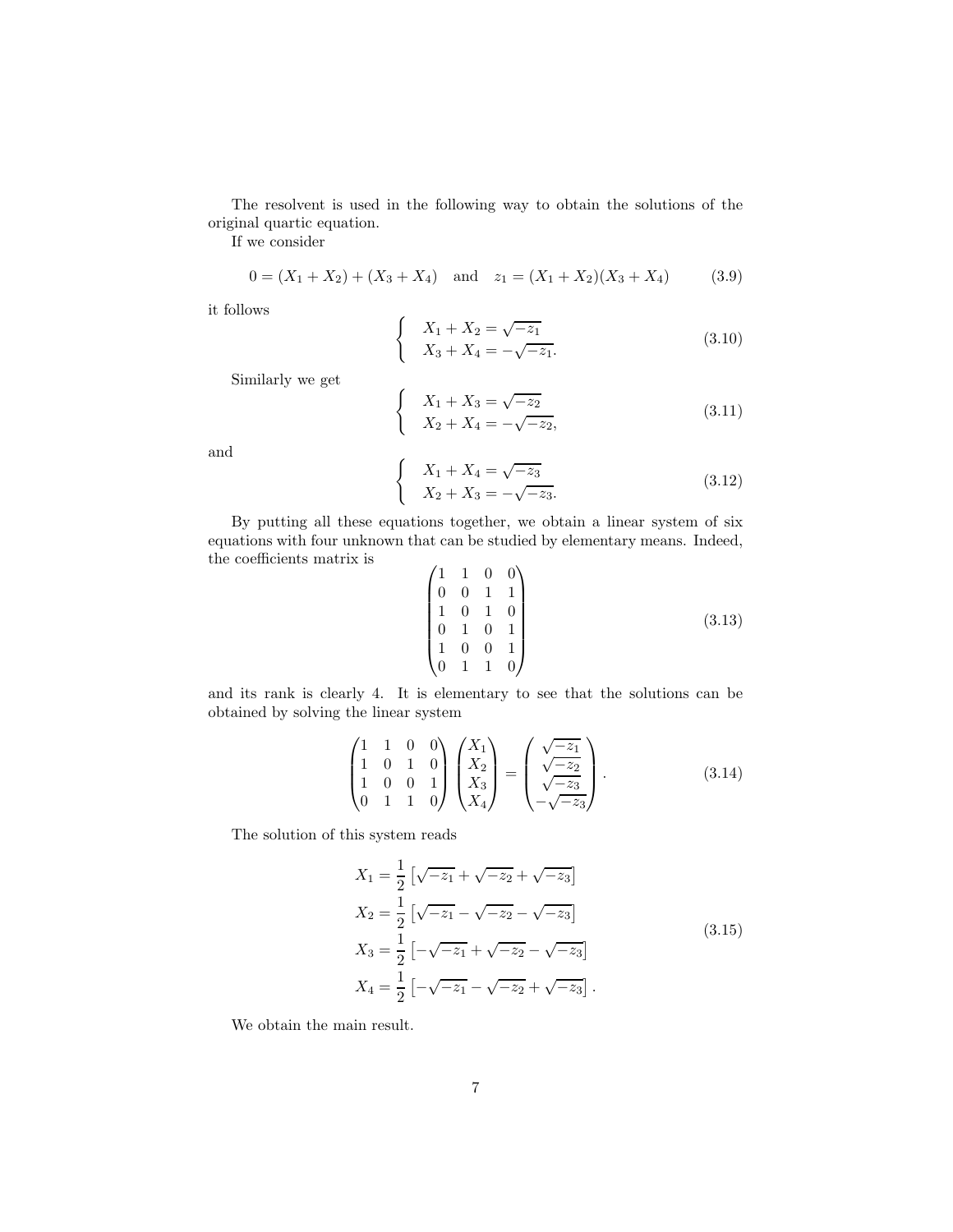**Theorem 3.2** The fundamental function F of the  $K = 1$  Finsler metric on  $S^2$ induced by  $h$  in  $(1.4)$  is

<span id="page-7-0"></span>
$$
F = \frac{1}{2} \left[ \sqrt{-\left(P + Q + \frac{2\alpha}{3}\right)} + \sqrt{\left(P + Q - \frac{4\alpha}{3}\right)^2 + 3(P - Q)^2} \right] - \frac{B}{4A},
$$
\n(3.16)

where  $P$ ,  $Q$  are given in the formulas [\(3.8\)](#page-5-1),  $\alpha$  in [\(3.3\)](#page-5-2), and  $A$ ,  $B$  in [\(2.8\)](#page-3-1), respectively.

Indeed, observe that the Vieta's formulas for the resolvent equation [\(3.6\)](#page-5-0) give

$$
z_1 z_2 z_3 = -\beta^2 < 0,
$$

that is, if all the solutions of the resolvent [\(3.6\)](#page-5-0) are real, the following cases are possible

- 1. if there is only a real solution, this solution is negative, or
- 2. if all three solutions are real, then either all of them are negative, or two solutions are positive and one negative.

However, the case when two solutions are positive and one negative cannot happen because of the following argument. Let us assume, for instance, that

$$
z_1 > 0, \quad z_2 > 0, \quad z_3 < 0.
$$

Then,

- 1. if all solutions are different, i.e.  $z_1 \neq z_2$ , then from [\(3.15\)](#page-6-0) it follows that all solutions  $X_i$ ,  $i \in \{1, 2, 3, 4\}$  are complex, i.e. the equation  $(3.2)$  cannot have real solutions, and hence the same for the equation  $(2.7)$ . Of course this is not possible since we know from geometrical reasons (see [\[7\]](#page-13-2)) that there exists a real Finsler metric of constant flag curvature  $K = 1$  whose indicatrix is given by  $(2.2)$  for the function h chosen by us, or
- 2. there is a double solution  $z_1 = z_2$ . Then [\(3.15\)](#page-6-0) implies that  $X_1, X_4$  are complex conjugate solutions and  $X_2 = X_3$  is a double real solution that must be positive since it is given by radicals. Using [\(3.1\)](#page-4-1) it follows that same thing can be said about  $F_i = X_i - \frac{B}{4A}$  $\frac{2}{4A}$ ,  $i \in \{1, 2, 3, 4\}$ , as well, namely,  $F_1$ ,  $F_4$  are complex conjugate solutions and  $F_2 = F_3$  is a double real solution.

However, this implies  $F_1F_2F_3F_4 > 0$  that is contradiction to [\(2.10\)](#page-4-2).

We conclude that only possible cases are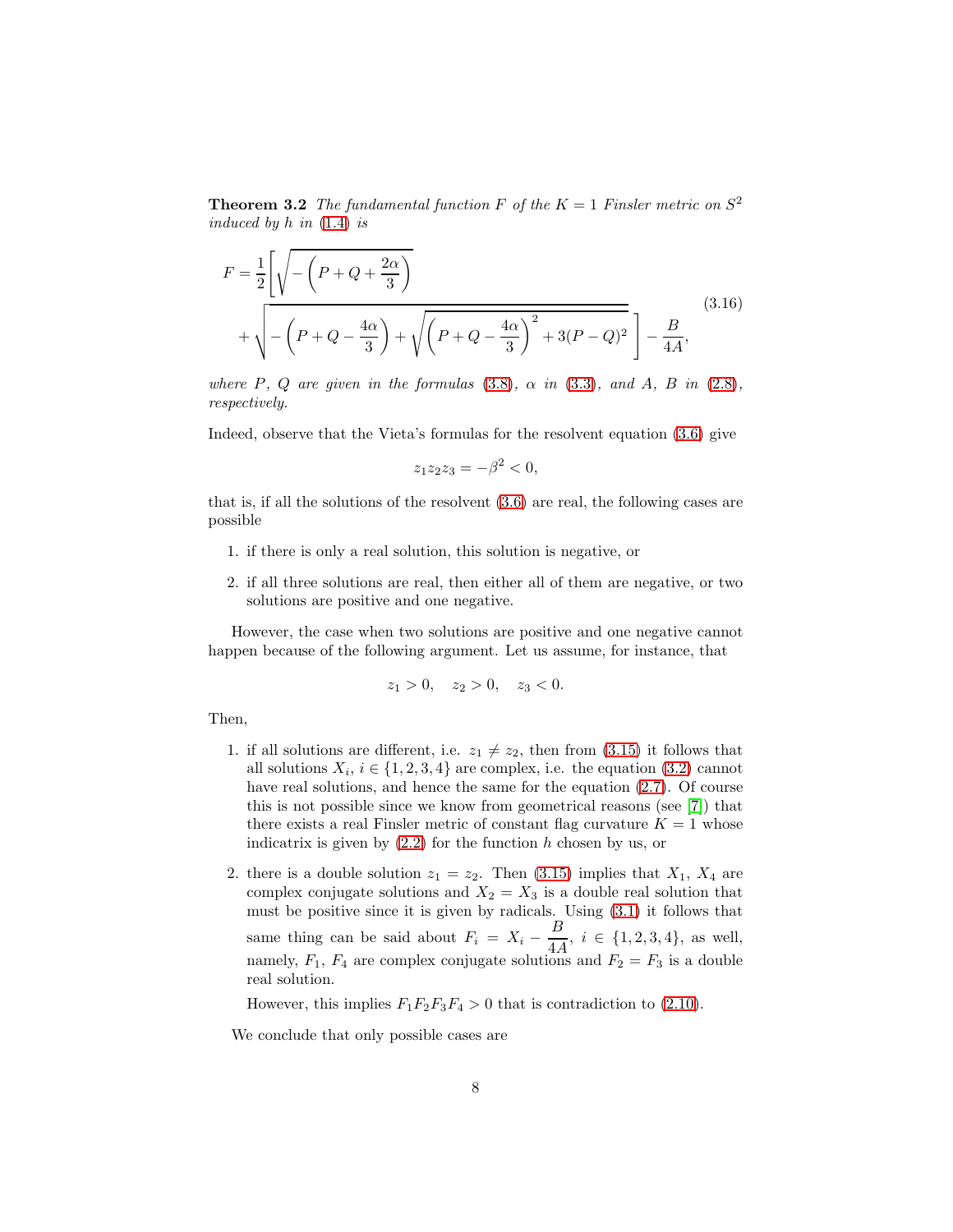1. if there is only a real solution, this solution is negative, or

2. if all three solutions are real, then all of them are negative.

Taking now into account formulas [\(3.15\)](#page-6-0), it follows that

$$
X_1 = \frac{1}{2} \left[ \sqrt{-\left(P + Q + \frac{2\alpha}{3}\right)} + \sqrt{-\left(P + Q - \frac{4\alpha}{3}\right) + \sqrt{\left(P + Q - \frac{4\alpha}{3}\right)^2 + 3(P - Q)^2}}\right]
$$
(3.17)

is the solution of [\(3.2\)](#page-4-0) that we are looking for.

By using the transformation [\(3.1\)](#page-4-1), the conclusion follows.

**Remark 3.3** It worth pointing out that the Finsler metric  $F$  in [\(3.16\)](#page-7-0) belongs to the family of so-called  $(\alpha, \beta)$ -metrics.

Indeed, if we consider  $(\alpha, \beta)$  such that  $v_1 := \alpha^2 - \beta \cos R$  and  $v_2 := \beta$ , after some computations we get that  $\mathcal{A}_{(6)}$  and  $\mathcal{B}_{(12)}$  are homogeneous polynomials of degree six and twelve in  $\alpha$  and  $\beta$ , hence the Finsler metric in [\(3.16\)](#page-7-0) can be written as an  $(\alpha, \beta)$  metric. This fact can be regarded as a consequence of a more general result in [\[8\]](#page-13-5). Please do not confuse the  $\alpha$  and  $\beta$  used in this Remark with the  $\alpha$  and  $\beta$  in [\(3.3\)](#page-5-2).

### 4 Why is this Finsler metric of constant flag curvature?

One legitimate question to ask if the Finsler metric we have computed in the present paper is indeed of constant flag curvature  $K = 1$ .

Let us recall that a Finsler metric on a real smooth, *n*-dimensional manifold M is a function  $F: TM \to [0, \infty)$  that is positive and smooth on  $TM =$  $TM\setminus\{0\}$ , has the *homogeneity property*  $F(x,\lambda v) = \lambda F(x,v)$ , for all  $\lambda > 0$  and all  $v \in T_xM$ , having also the *strong convexity* property that the Hessian matrix

$$
g_{ij} = \frac{1}{2} \frac{\partial^2 F^2}{\partial y^i \partial y^j}
$$
(4.1)

is positive definite at any point  $u = (x^i, y^i) \in \overline{TM}$ .

The fundamental function  $F$  of a Finsler structure  $(M, F)$  determines and it is determined by the (tangent) indicatrix, or the total space of the unit tangent bundle of  $F$ , namely

$$
\Sigma_F := \{ u \in TM : F(u) = 1 \}
$$

which is a smooth hypersurface of TM. At each  $x \in M$  we also have the indicatrix at x

$$
\Sigma_x := \{ v \in T_x M \mid F(x, v) = 1 \} = \Sigma_F \cap T_x M
$$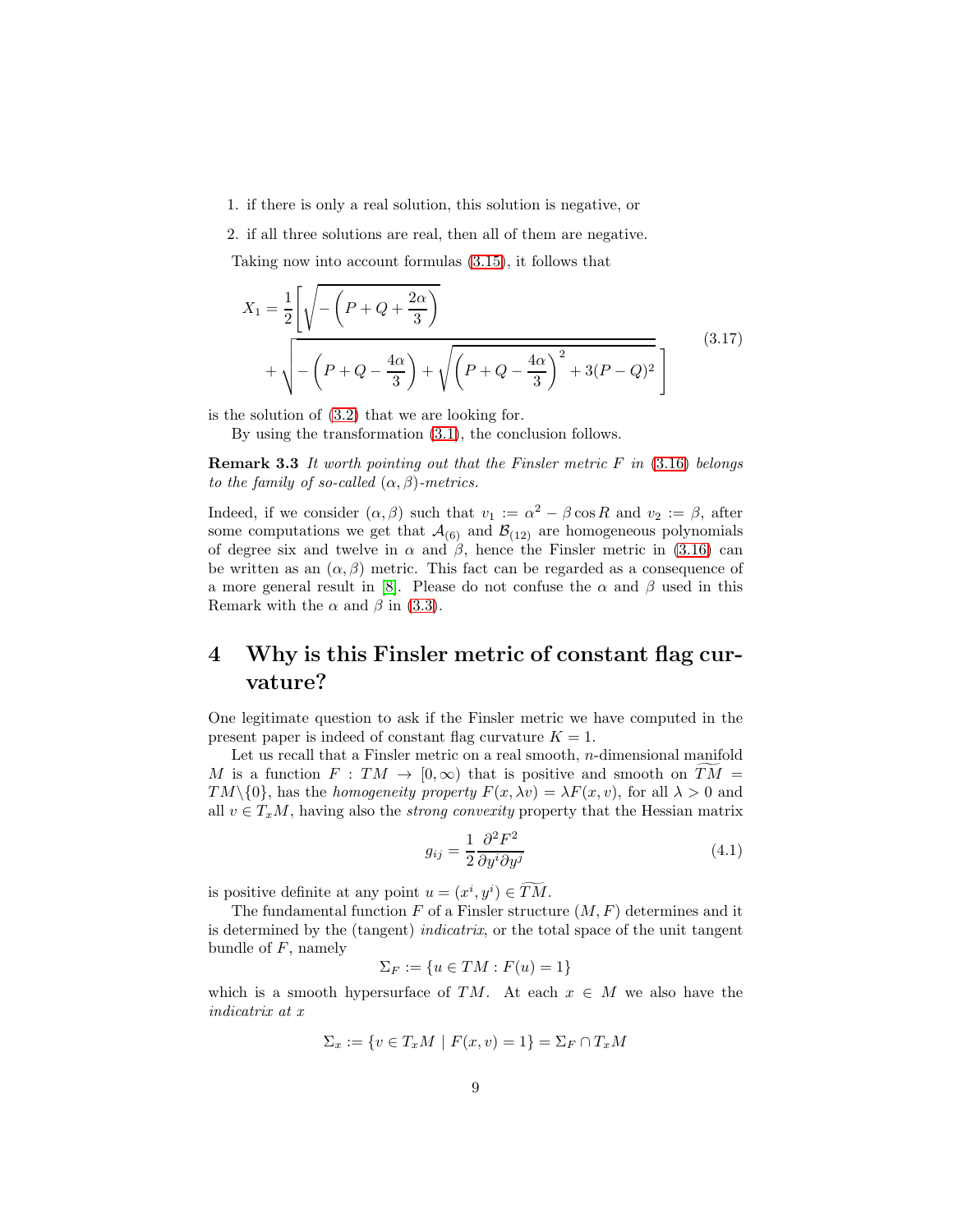which is a smooth, closed, strictly convex hypersurface in  $T_xM$ .

To give a Finsler structure  $(M, F)$  is therefore equivalent to giving a smooth hypersurface  $\Sigma \subset TM$  for which the canonical projection  $\pi : \Sigma \to M$  is a surjective submersion and having the property that for each  $x \in M$ , the  $\pi$ -fiber  $\Sigma_x = \pi^{-1}(x)$  is strictly convex including the origin  $O_x \in T_xM$ .

In the present paper we have started with a Zoll metric  $(S^2, g)$  given in  $(1.1)$  determined by the odd function h in  $(1.4)$ . It is easy to see that the Riemannian metric g given in  $(1.1)$  with h in  $(1.4)$  is indeed a Zoll metric. This follows immediately from [\[3\]](#page-13-0). Indeed, it is elementary to see that the Darboux theorem 4.11 in [\[3\]](#page-13-0) is satisfied by the function  $f = 1 + h$ .

The fundamental geometrical property of Zoll metrics is that they have all geodesics closed and of same length. This implies that the space of geodesics, that is the topological space where a point represents an oriented geodesic, is a smooth differentiable manifold. Observe that this property is not true in general for an arbitrary Riemannian metric. Therefore it is natural to construct a Finsler metric on the manifold of geodesics M of a Zoll metric  $(S^2, g)$  such that the indicatrices of this Finsler metric coincide with the closed geodesics of g.

If we denote by  $U^gS^2 = \Sigma$  the unit sphere bundle of the Zoll metric  $(S^2, g)$ , then on  $\Sigma$  there exists a canonical g-orthogonal coframe  $\{\theta^1, \theta^2, \theta^3\}$  uniquelly determined by the Riemannian metric g. We recall here this construction for the sake of completeness. Let us consider a g-orthonormal basis  $f_1, f_2$  of the tangent space  $T_xS^2$  and denote by  $\alpha^1$ ,  $\alpha^2$  the dual co-frame in  $T_x^*S^2$ . Then the coframe  $\{\theta^1, \theta^2, \theta^3\}$  is easily obtained, the one-forms  $\{\theta^1, \theta^2\}$  are the tautological forms of  $\alpha^1$ ,  $\alpha^2$  on  $T^*M$ , while  $\theta^3$  is the Levi-Civita connection form.

Then this moving frame satisfies the structure equations

$$
d\theta^{1} = \theta^{2} \wedge \theta^{3}
$$
  
\n
$$
d\theta^{2} = \theta^{3} \wedge \theta^{1}
$$
  
\n
$$
d\theta^{3} = G\theta^{1} \wedge \theta^{2},
$$
\n(4.2)

where G is the Gauss curvature of q regarded as function of one variable on  $\Sigma$ . Since we are using the odd function  $h$  in  $(1.4)$ , the Gauss curvature is given by  $(2.1)$ . A quick glance at the formula  $(2.1)$  convinces that g has positive Gauss curvature  $G > 0$  everywhere on  $S^2$ .

Let us consider the following coframe changing

<span id="page-9-0"></span>
$$
\begin{pmatrix} \omega^1 \\ \omega^2 \\ \omega^3 \end{pmatrix} = \begin{pmatrix} \sqrt{G} & 0 & 0 \\ 0 & 0 & -1 \\ 0 & \sqrt{G} & 0 \end{pmatrix} \begin{pmatrix} \theta^1 \\ \theta^2 \\ \theta^3 \end{pmatrix}
$$
(4.3)

and by computing the structure equations of the coframe  $\{\omega^1, \omega^2, \omega^3\}$ , we obtain the structure equations

$$
d\omega^{1} = -I\omega^{1} \wedge \omega^{3} + \omega^{2} \wedge \omega^{3}
$$
  
\n
$$
d\omega^{2} = \omega^{3} \wedge \omega^{1}
$$
  
\n
$$
d\omega^{3} = \omega^{1} \wedge \omega^{2} - J\omega^{1} \wedge \omega^{3},
$$
\n(4.4)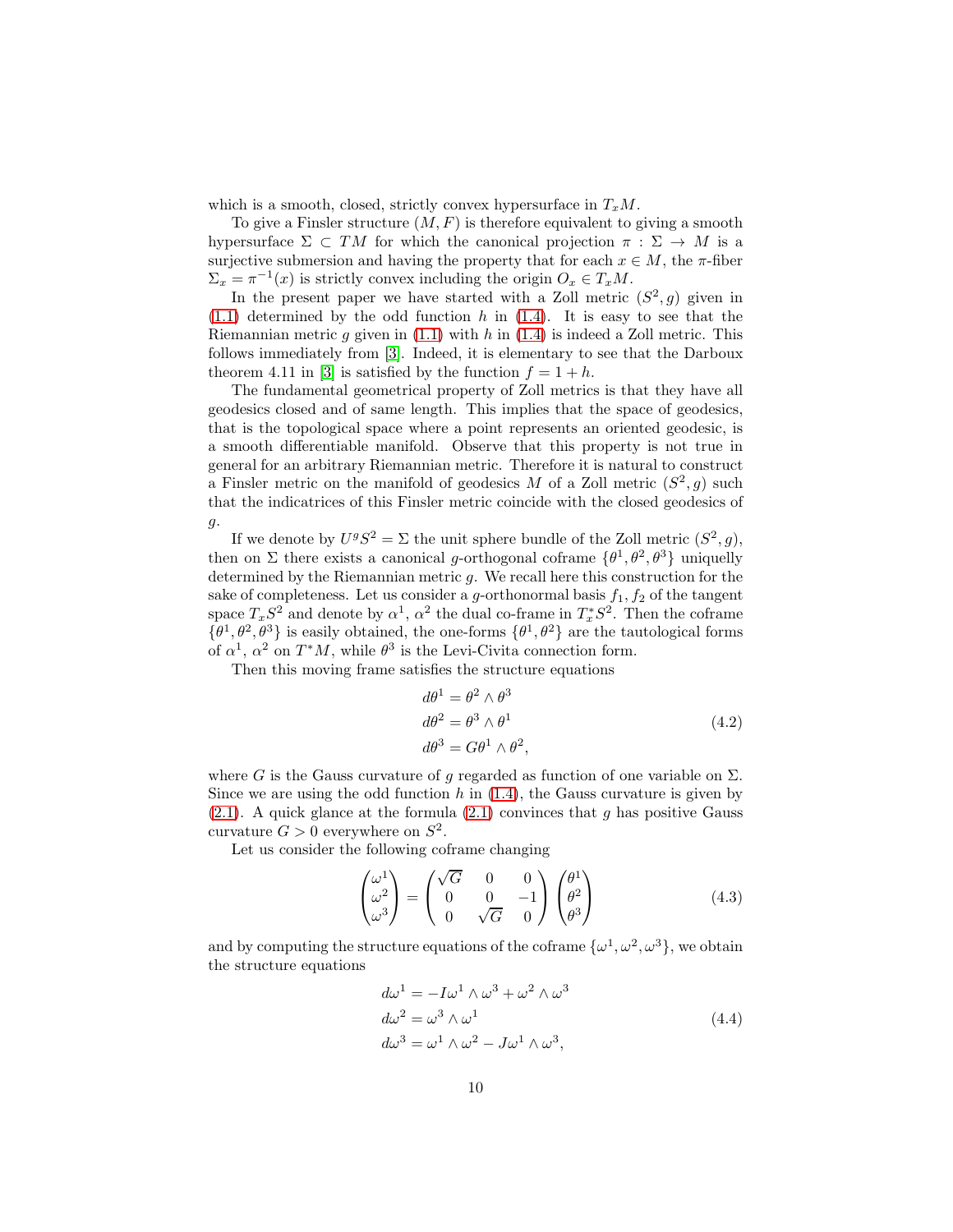where we denote

$$
I := \frac{1}{2G\sqrt{G}}G_{\theta 2}, \quad J := -\frac{1}{2G\sqrt{G}}G_{\theta 1}.
$$

We point out that here, the function G is the one in  $(2.1)$ . The subscripts here represent the directional derivatives with respect to the given co-frame, that is  $df = f_{\theta 1} \theta^1 + f_{\theta 2} \theta^2 + f_{\theta 3} \theta^3$ , for any smooth function  $f : \Sigma \to \mathbb{R}$ .

The 3-manifold  $\Sigma$  endowed with the coframe  $\{\omega^1, \omega^2, \omega^3\}$  is called a *gener*alized Finsler manifold with the invariants I, J,  $K = 1$  (see [\[2\]](#page-13-6), [\[7\]](#page-13-2), etc.).

Let us observe the following relations between the structures induced by  $\{\theta^1, \theta^2, \theta^3\}$  and  $\{\omega^1, \omega^2, \omega^3\}$ :

- the geodesic foliation  $\{\theta^1 = 0, \theta^3 = 0\}$  of g coincides with the foliation  $\{\omega^1 = 0, \omega^2 = 0\}$  (the indicatrix foliation);
- the indicatrix foliation  $\{\theta^1 = 0, \theta^2 = 0\}$  of g coincides with the foliation  $\{\omega^1 = 0, \omega^3 = 0\}$  (the geodesic foliation).

Let us consider now the manifold of geodesics M of the Zoll metric  $(S^2, g)$ . This is a 2-dimensional smooth manifold diffeomorphic to  $S^2$ . The following diagram is commutative

<span id="page-10-0"></span>

Here  $\lambda : \Sigma \to S^2$  is the projection that identifies a leaf of the foliation  $\{\theta^1 =$  $[0, \theta^2 = 0]$  with a point on  $S^2$ , and  $\pi : \Sigma \to M$  is the projection that identifies a leaf of the foliation  $\{\theta^1 = 0, \theta^3 = 0\}$  with a point on the manifold of geodesics  $M$ .

It is clear that any Finsler structure on a manifold M induces a generalized Finsler structure  $\{\omega^1, \omega^2, \omega^3\}$  on the indicatrix bundle, where  $\{\omega^1, \omega^2, \omega^3\}$  is the canonical orthonormal moving co-frame on  $\Sigma$  determined by F (see [\[2\]](#page-13-6), or any other textbook of Finsler geometry).

However, clearly not every generalized Finsler structure leads to a Finsler metric. We will show however that the generalized Finsler structure constructed here actually gives a classical Finsler structure on M.

We recall here a fundamental result by Bryant (see [\[4\]](#page-13-3)).

Proposition 4.1 The necessary and sufficient condition for a generalized Finsler surface  $(\Sigma, \omega)$  to be realizable as a classical Finsler structure on a surface are

- 1. the leaves of the foliation  $\{\omega^1 = 0, \ \omega^2 = 0\}$  are compact;
- 2. it is amenable, i.e. the space of leaves of the foliation  $\{\omega^1 = 0, \ \omega^2 = 0\}$ is a differentiable manifold M;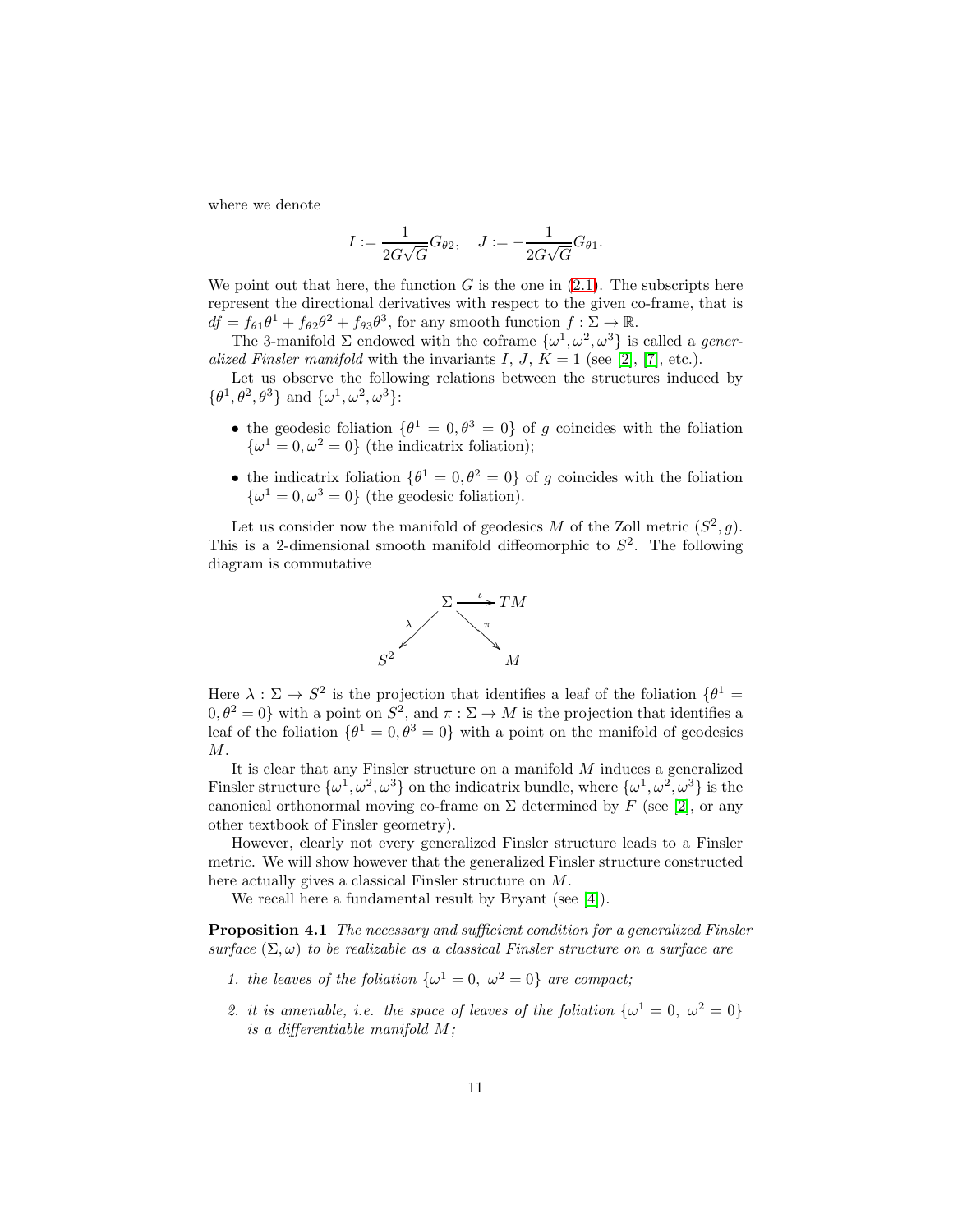3. the canonical immersion  $\iota : \Sigma \to TM$ , given by  $\iota(u) = \pi_{*,u}(\hat{e}_2)$ , is one-toone on each  $\pi$ -fiber  $\Sigma_x$ ,

where we denote by  $(\hat{e}_1, \hat{e}_2, \hat{e}_3)$  the dual frame of the coframing  $(\omega^1, \omega^2, \omega^3)$ .

In the same source it is pointed out that if for example the  $\{\omega^1 = 0, \omega^2 = 0\}$ leaves are not compact, or even in the case they are, if they are ramified, or if the curves  $\Sigma_x$  winds around origin in  $T_xM$ , in any of these cases, the generalized Finsler surface structure is not realizable as a classical Finsler surface.

Obviously all conditions in Proposition [4.1](#page-10-0) are satisfied by  $\Sigma$  endowed with the coframe [\(4.3\)](#page-9-0) due to the properties of the Zoll metric  $q$  (see [\[4\]](#page-13-3) and [\[7\]](#page-13-2)). It follows that the generalized Finsler metric defined by the coframe [\(4.3\)](#page-9-0) is actually a classical Finsler metric on the manifold M of geodesics of the Zoll metric constructed by using the function  $h$  in  $(1.4)$ .

Let us summarize our construction here.

- We start with a specific Zoll metric  $(S^2, g)$  given by [\(1.1\)](#page-0-0) with h in [\(1.4\)](#page-1-1), with the Gauss curvature G given by  $(2.1)$ . Observe that  $G > 0$ .
- We consider the g-orthonormal coframe  $\{\theta^1, \theta^2, \theta^3\}$  on the unit sphere bundle  $\Sigma := U^g S^2$ .
- We construct the coframe  $\{\omega^1, \omega^2, \omega^3\}$  on  $\Sigma$  by [\(4.3\)](#page-9-0). Taking the exterior derivatives of the forms in this coframe, it is easy to see that this is a generalized Finsler structure on  $\Sigma$  with the invariants I, J,  $K = 1$ .
- The generalized Finsler structure  $(\Sigma; \omega^1, \omega^2, \omega^3)$  gives a classical Finsler structure on the manifold of geodesics M of g, with flag curvature  $K = 1$ .
- The Finsler structure obtained in this way is determined by the indicatrix curve in each tangent space  $T_xM$ , which is the curve [\(2.2\)](#page-2-0) obtained as the embedding of a *g*-geodesic in  $TM$ .

This explaines why the Finsler metric constructed above is of constant flag curvature  $K = 1$ .

### 5 Appendix A.

Observe that in our case,  $v_2$  in  $(2.2)$  is given by

$$
v_2 = \frac{1 + \varepsilon \sin^2 r \cos r}{\cos r} - \sqrt{\sin^2 r - c^2} \int_R^r \frac{\sin s}{\cos^2 s} \frac{1}{\sqrt{\sin^2 s - c^2}} (1 + 2\varepsilon \cos^3 s) ds.
$$

The following formulas are useful for computing the above integral.

$$
\int \frac{\sin s}{\cos^2 s} \frac{1}{\sqrt{\sin^2 s - c^2}} ds = \frac{1}{\cos^2 R} \frac{\sqrt{\sin^2 s - c^2}}{\cos s} + constant.
$$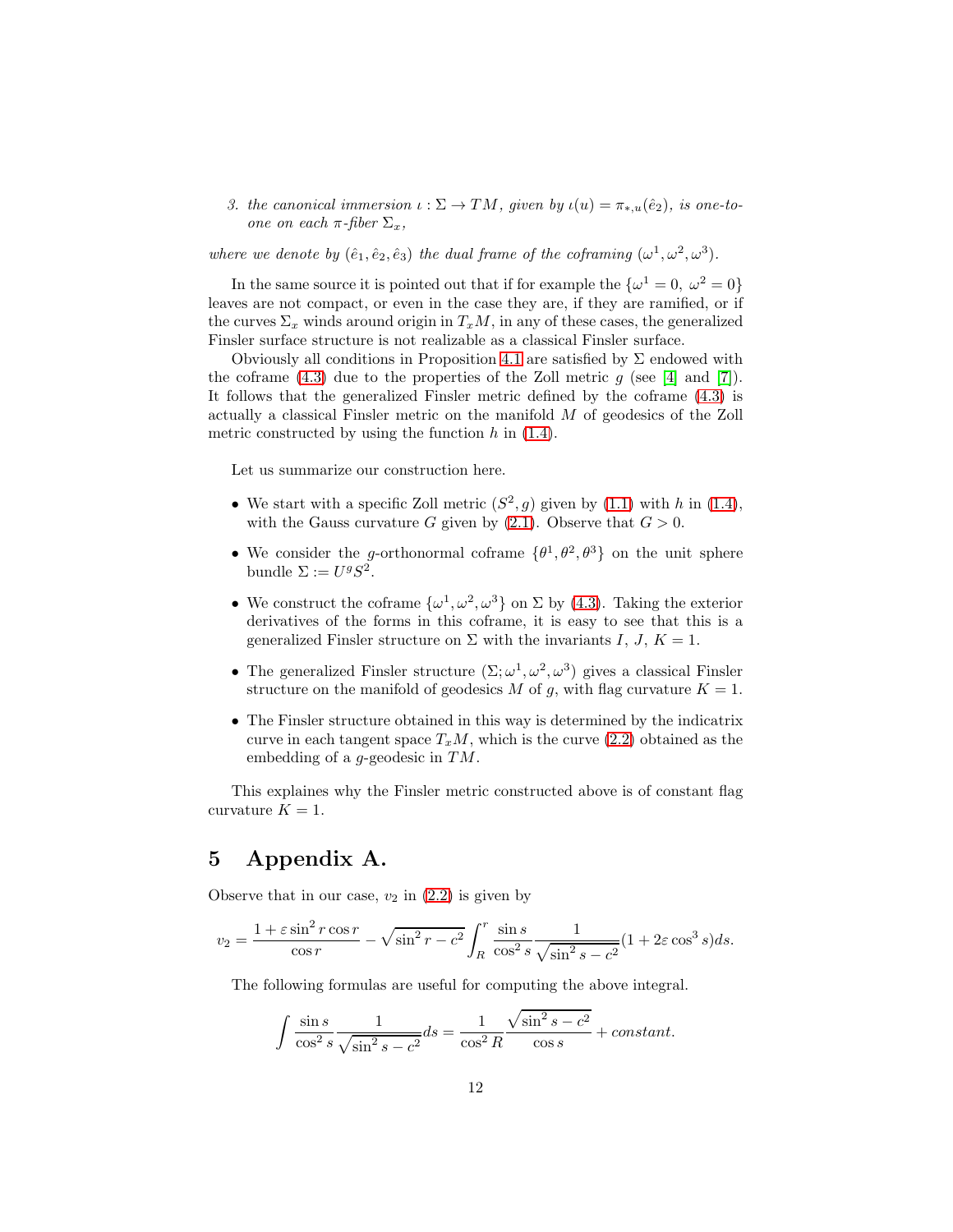By integration by parts, we get

$$
\int_{R}^{r} \frac{\sin s}{\cos^{2} s} \frac{1}{\sqrt{\sin^{2} s - c^{2}}} (1 + 2\varepsilon \cos^{3} s) ds
$$
  
= 
$$
\frac{1}{\cos^{2} R} \left[ \frac{\sqrt{\sin^{2} r - c^{2}}}{\cos r} (1 + 2\varepsilon \cos^{3} r) + 6\varepsilon \int_{R}^{r} \sin s \cos s \sqrt{\sin^{2} s - c^{2}} ds \right].
$$

## 6 Appendix B.

The following formulas are useful when dealing with complex numbers.

If  $z = r(\cos \theta + i \sin \theta)$ , then

$$
z^{\frac{1}{2}} = \pm \sqrt{r} \left( \cos \frac{\theta}{2} + i \sin \frac{\theta}{2} \right).
$$

If  $\bar{z}$  is the conjugate of z, then

$$
\bar{z}^{\frac{1}{2}} = \pm \sqrt{r} \left( \cos \frac{\theta}{2} - i \sin \frac{\theta}{2} \right).
$$

It follows

$$
z^{\frac{1}{2}} + \bar{z}^{\frac{1}{2}} \in \{\pm 2\sqrt{r}\cos\frac{\theta}{2}, \pm 2i\sqrt{r}\sin\frac{\theta}{2}\}.
$$

Let us choose  $z^{\frac{1}{2}} + \overline{z}^{\frac{1}{2}} = 2\sqrt{r} \cos \frac{\theta}{2}$  in the previous formula. If  $z = a + bi =$  $re^{i\theta}$ ,  $r := \sqrt{a^2 + b^2}$ ,  $\tan \theta := \frac{b}{a}$ , then

$$
z^{\frac{1}{2}} + \bar{z}^{\frac{1}{2}} = \sqrt{2} \cdot \sqrt{a + \sqrt{a^2 + b^2}}.
$$

Finally, if we let

$$
a := -\frac{1}{2}\left(P + Q - \frac{4\alpha}{3}\right), \quad b := \frac{\sqrt{3}}{2}(P - Q),
$$

then

$$
z^{\frac{1}{2}} + \bar{z}^{\frac{1}{2}}
$$
  
=  $\sqrt{2} \cdot \sqrt{-\frac{1}{2} \left( P + Q - \frac{4\alpha}{3} \right) + \frac{1}{2} \sqrt{\left( P + Q - \frac{4\alpha}{3} \right)^2 + 3(P - Q)^2}}$ .

Acknowledgements: The authors are greatful to K. Shibuya and U. Sombon for many useful discussions.